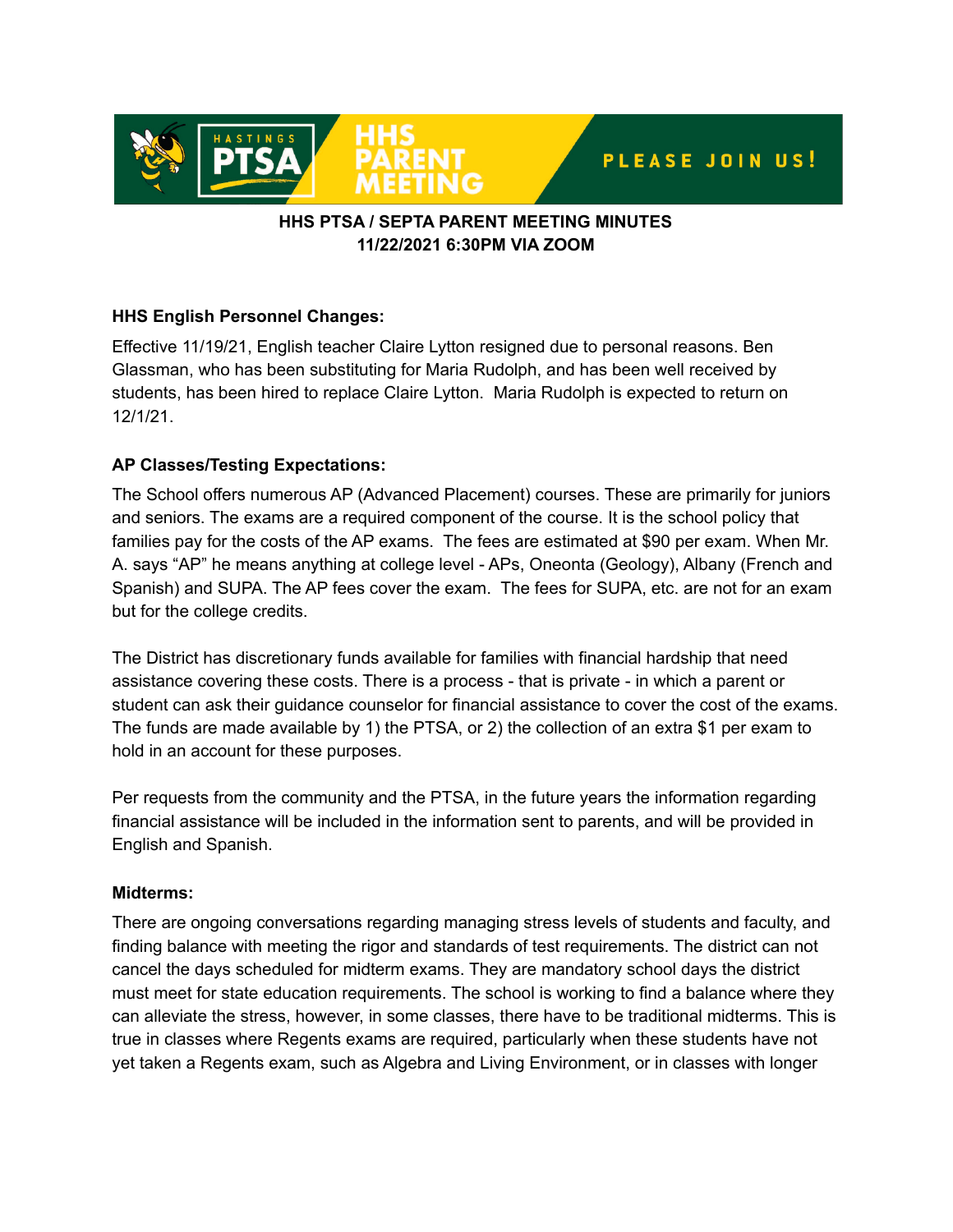exams at the end of the year, such as AP classes. On the 1st day of midterms the ELA Regents is required for the 11th graders.

#### **Drugs and Alcohol:**

Per Mr. Adipietro drug and alcohol use does occur in Hastings, as it does in other school districts.The Hastings Way Coalition performed a 2019 Youth Survey which was presented to the Hastings Board of Trustees on 9/17/2019 which can be found [here](https://www.youtube.com/watch?v=uoZqSvYyU5Q).

Discussion centered around the need for alternative recreational activities for students on Friday and Saturday nights, as well as the need for reflection about community values around drug and alcohol use. In recent community discussions around opting in or out of having a marijuana dispensary in Hastings, there were some portrayals of excessive drug use in the High School. Per Mr. Adipietro, these are inaccurate portrayals and are disrespectful to the school community.

## **Vaping in the Bathrooms:**

Vaping occurs in the HHS bathrooms, and other locations around the school. Mr. Adipietro, Ms. Hardesty, and one security guard, check all the bathrooms. This surveillance is necessary to ensure the school maintains a safe learning environment. On occasion, the police have monitored the bathroom, which has resulted in a student being caught vaping. Mr Adipietro stated that the school has a zero-tolerance policy.

Additional resources would likely be helpful in reducing vaping in the bathrooms. Specifically, an additional person dedicated to monitoring the bathrooms.

## **What happens if a student is caught vaping, drunk or high on school property?**

Mr. Adipietro stated that the punishment for a first offense is an in-school suspension. This means the student spends a full day in the High School Office, where they must complete a 6 hour on-line course on vaping. They are also provided with three sessions with the school social worker Christina Repp [\(reppc@hohschools.org\)](mailto:reppc@hohschools.org), who evaluates whether there are any ongoing needs for services.

The punishment for a 2nd offense is an out-of-school suspension, and does include parent conferences and additional sessions with Christina Repp.

The school prefers to provide substance use services, rather than punitive action, and will attempt to engage students in seeking help when they are aware of a problem. For all rules and regulations, The Student Handbook can be found [here.](https://www.hohschools.org/cms/lib/NY01913703/Centricity/Domain/10/BookProof.2.pdf)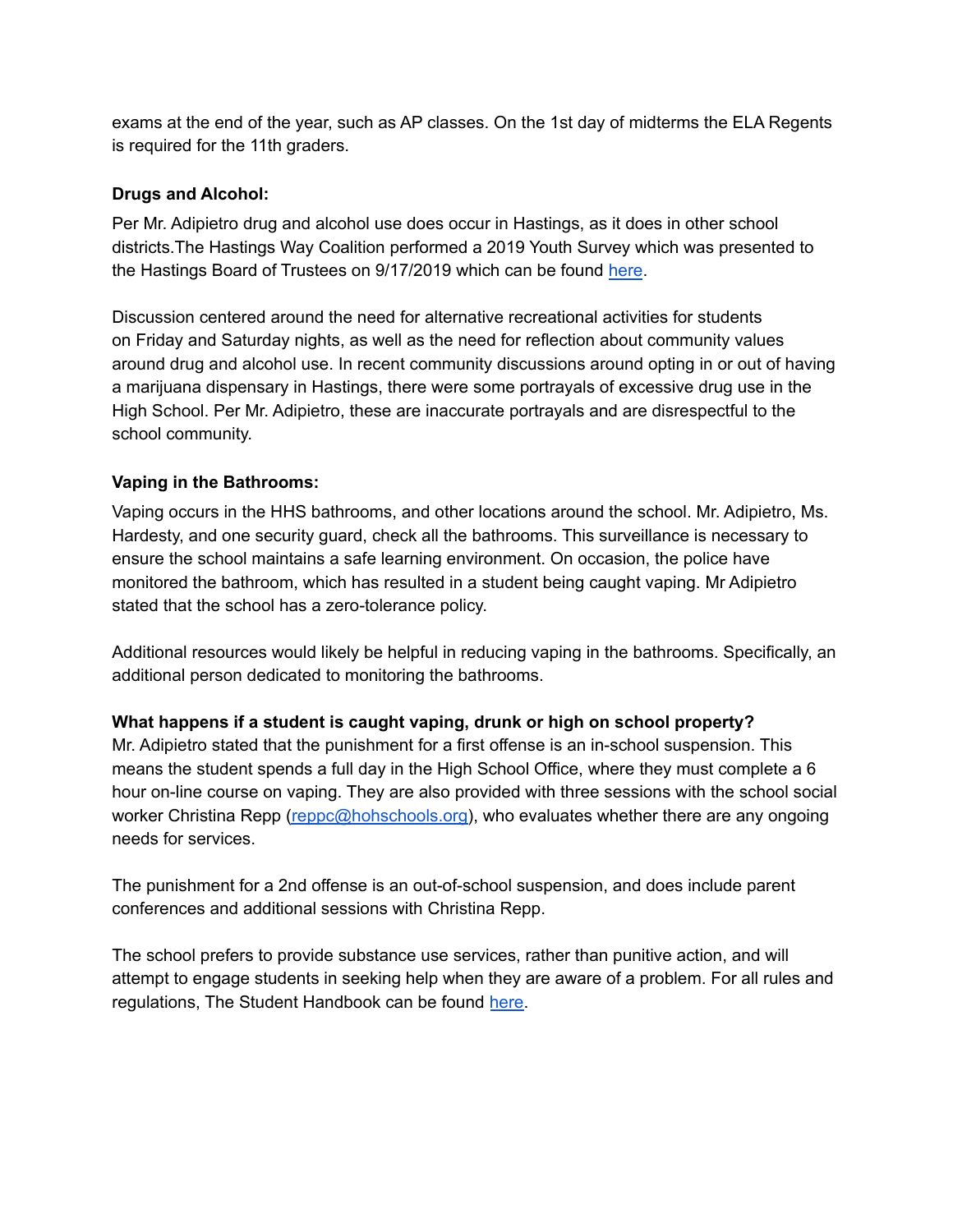# **Positive Action:**

Mr. Adipietro, Joanne Reed from the Youth Advocates Office, Police Chief Dosin met with the HHS student government (including Coach Rob McCann) to ask the students: *What can the school do to provide alternative social activities and/or events? Administration is interested in pursuing options that students propose (see below).*

# **● Dances**

Mr. Adipietro is open to discussion of dances, if there is reasonable agreement regarding rules that would help facilitate safer events with appropriate student behavior. Based on past experiences, the concerns surround social pressure for sexual activity, and alcohol consumption prior to the event with inappropriate and aggressive behavior at the event

- Potential safeguards proposed included:
	- Parental chaperones
	- Pre entry breathalyzer
	- Parental drop-off/pick-up
- **● The Students proposed the following social events:**
	- A Talent Show which is being scheduled for December
	- Movie nights
	- Reviving the One Act Plays completely student driven
	- Reinstating Youth Advocate Program YAP. Opening a separate gym for both FMS and HHS, on Friday and Saturday nights.

## **Question from the floor:**

A parent asked about ways to increase education about the effects of substance use on teenagers, and about what is currently taught in school. Mr. Adipietro reported there is a section in Health class on substance use.There is also an awareness week - which is done in partnership with SADD (Students Against Destructive Decisions).

## **Announcements:**

## **PTSA -**

The PTSA [Superintendent](https://drive.google.com/file/d/150Fmw93l-xPl0zNfPNNUMTozo6AEK_nL/view) Forum is set for next Tuesday Nov 30th at 6:30pm. Here is the link to the [google](https://meet.google.com/hjc-novn-uop) meet which is also available in the Hastings Daily. Please submit [questions](https://docs.google.com/forms/d/e/1FAIpQLSeJuYz6yc7-0pCBCOrU4rMFMhIPf-BOoUjup8ExBrHLB_vQLA/viewform) early so that Dr. McKersie and the building leaders can review and have answers.